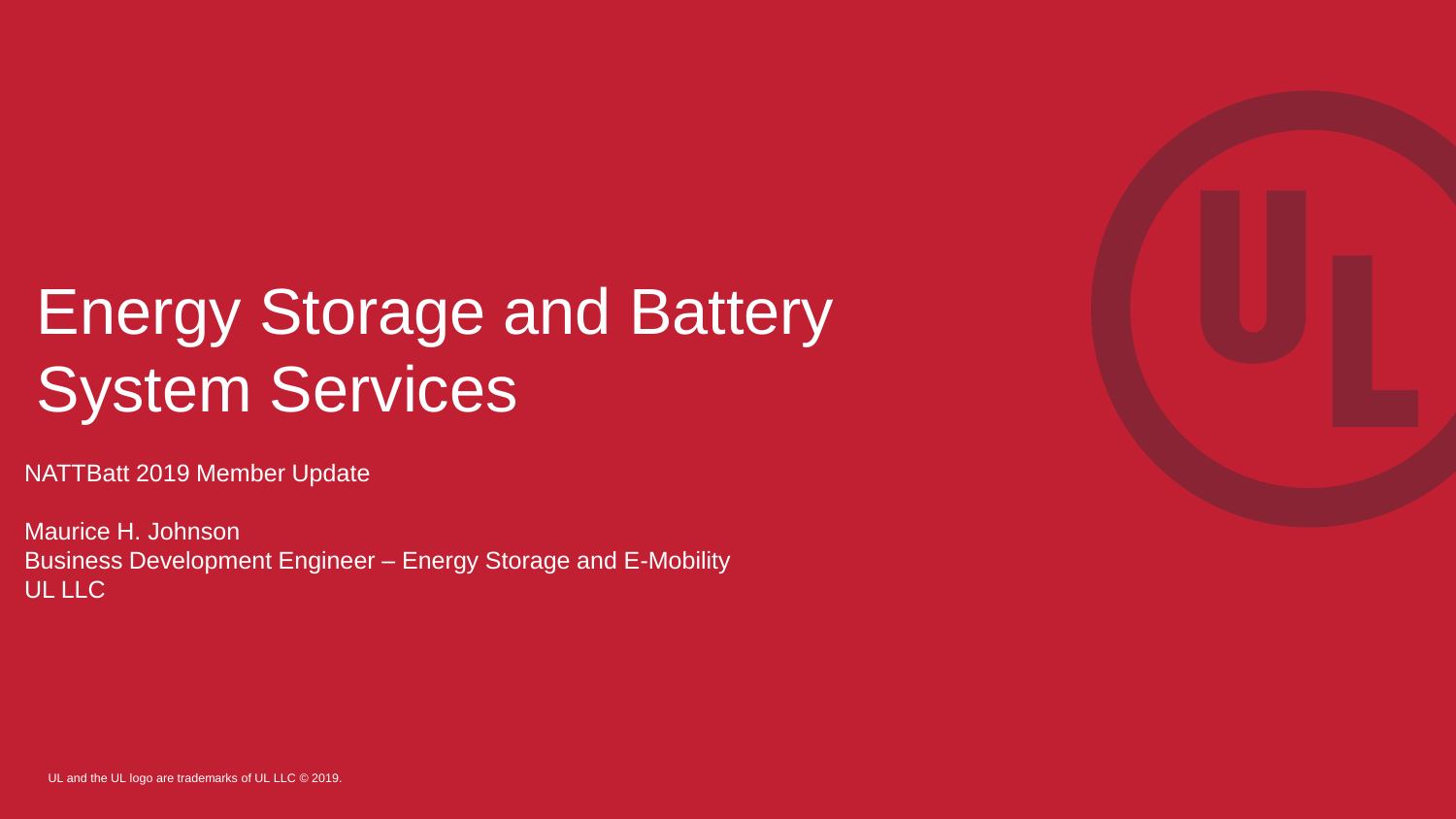## **Founded in 1894 by William H. Merrill as Underwriters Electrical Bureau, Monroe Street in Chicago, Ill.**

**First test was conducted March 24th, 1894 with a fire resistant isolation material**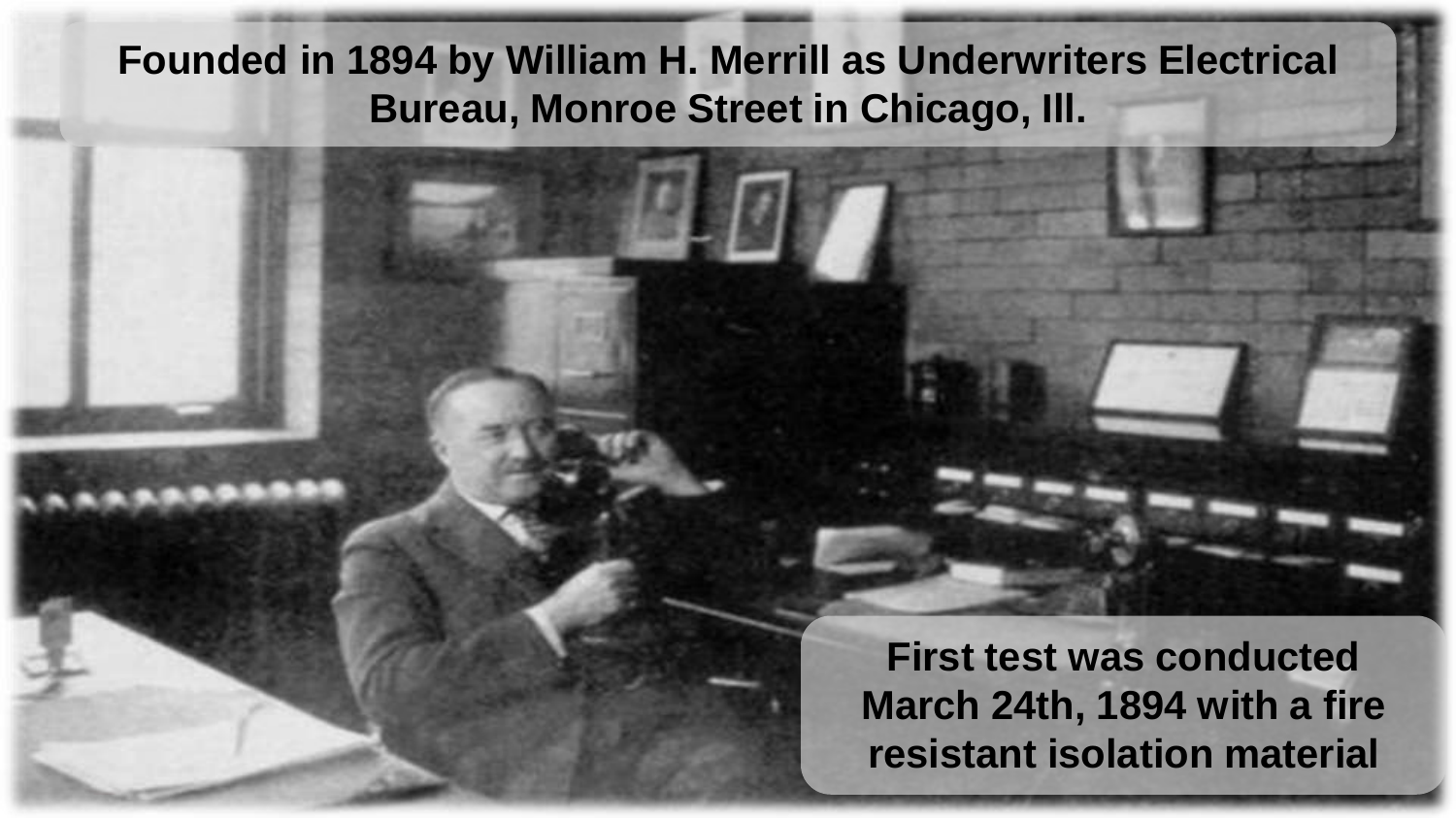## **UL in numbers – Providing services for a Safer World**



Workplace H&S

# 120+ years

Founded in 1894 Headquartered at Northbrook, IL (USA) #1 Safety mark in North America 22 Billion UL marks appear on products

and the UL logo are trademarks of UL LLC © 2019. Proprietary & Confidential.



# 104+ countries

With UL customers 152 UL laboratories for testing and certification 73 Facilities in the UL family of companies

### We Provide Global Market Acceptance

Our marks are on nearly 22 billion products worldwide, per year, signaling peace of mind to consumers, customers, businesses, and governments.

# 1,400+ Standards

# Published standards and 20,000 types of products were evaluated by UL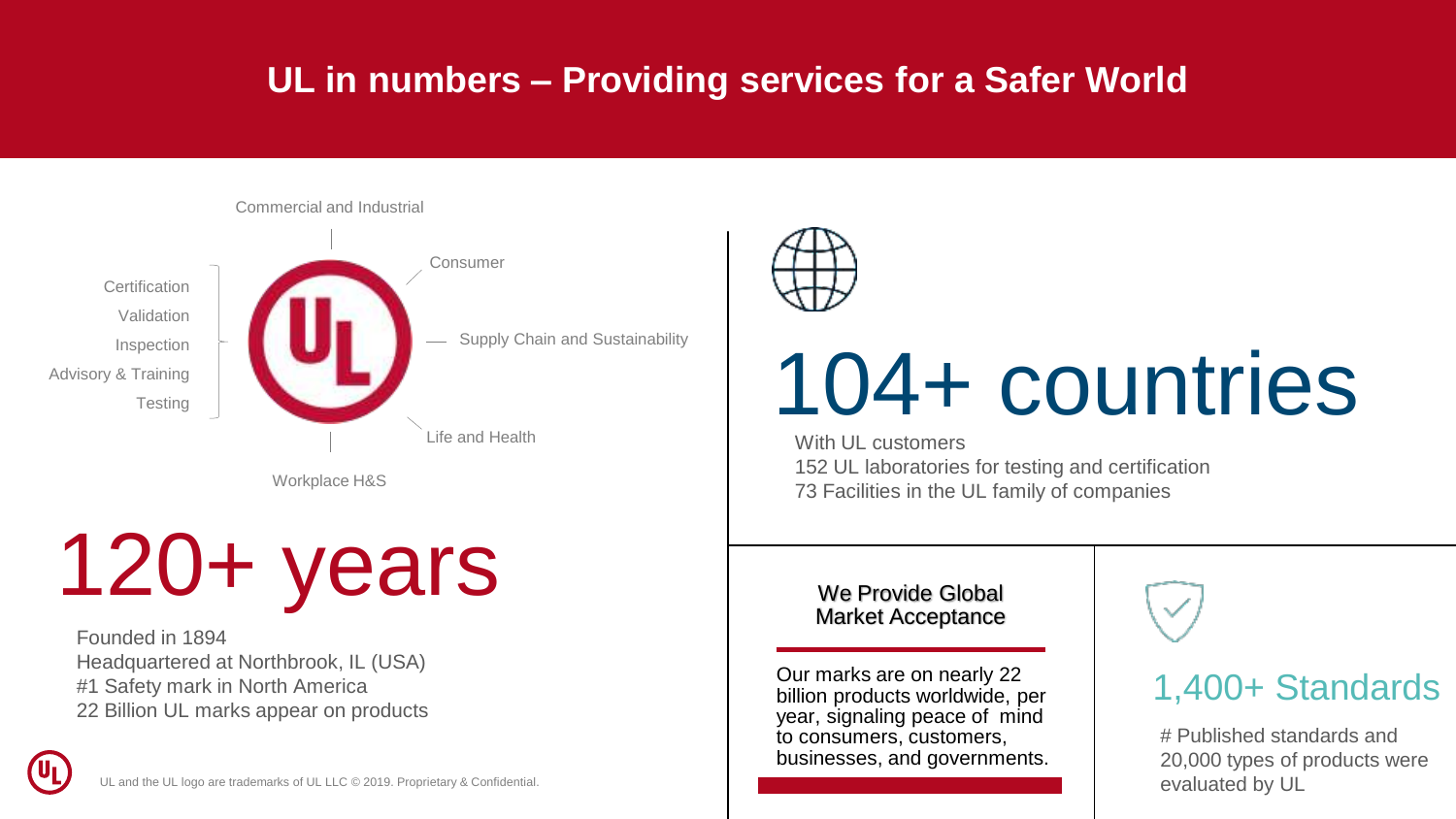## **Know UL ? Think Again – We Provide Solutions Across The Value Chain**



Value **Chain** 

**Certification** Performance **Traceability** ISO 9000 Lean Sigma ----------------------

Manufacturer **Distributor** 

**Certifications** Performance Advisory service FUS inspection **Traceability** ISO 9000 Education Lean Sigma -----------------------

Manufacturer Assembler

### **Materials Component System Component**

**Certification** Performance Advisory service **Traceability** FUS inspection ISO 9000 **Education** Lean Sigma ----------------------

Manufacturer **Distributor** Intermediary

### **Planning & Design**

Project development Advisory service Design review **Education** ------------------------

Developer Financier EPC Installer

**Monitoring** Site inspection Field inspection Field evaluation Performance Lean Sigma

------------------------ Owner

Developer Financier EPC Construction

### **Construction O&M and Asset management**

Site inspection Field Inspection Field Evaluation Lean Sigma -----------------------

Owner **Operator**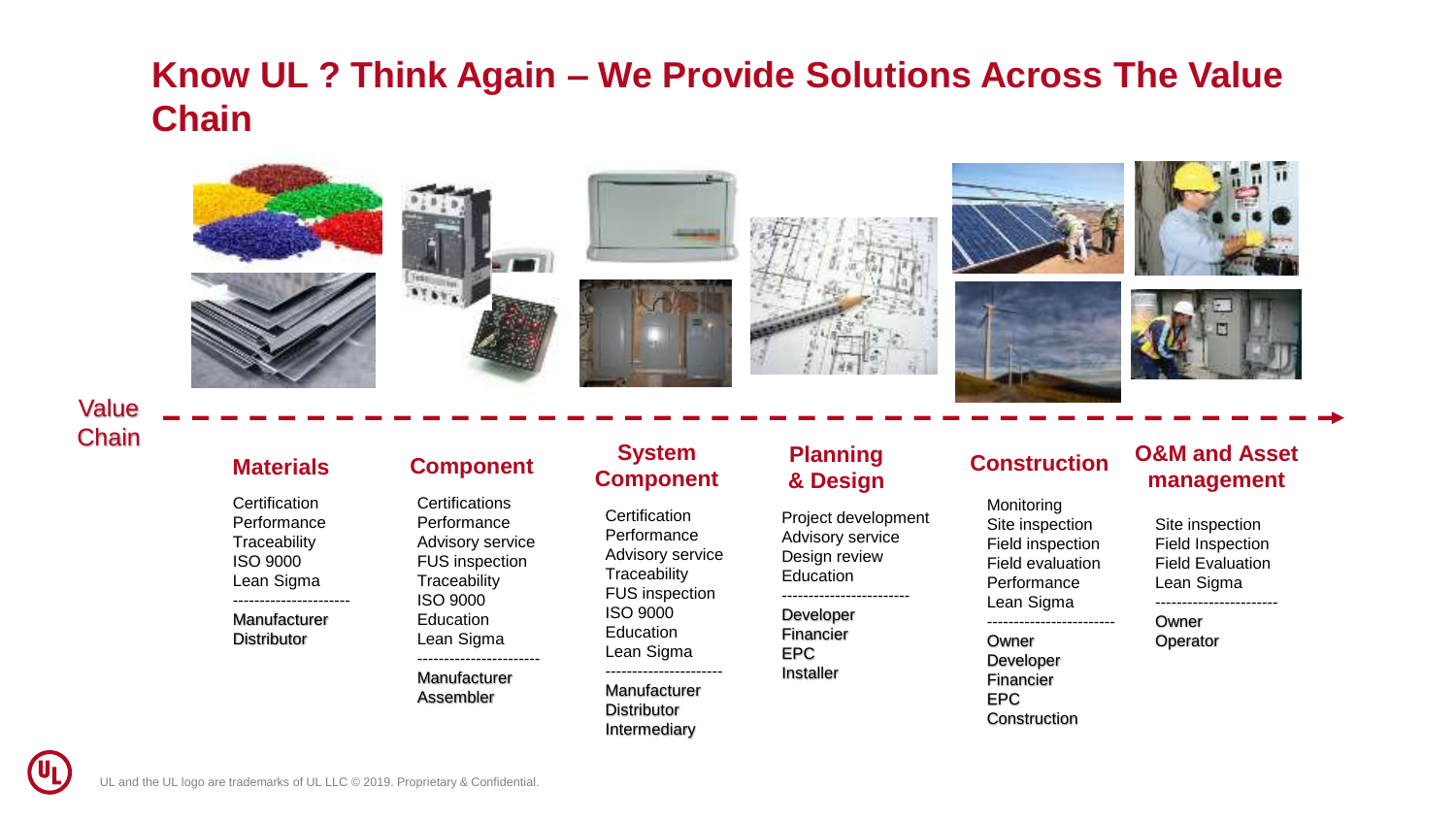## **Providing Leadership in the Code Community to Support Principles for Safe Integration of Batteries and ESSs into the Infrastructure**

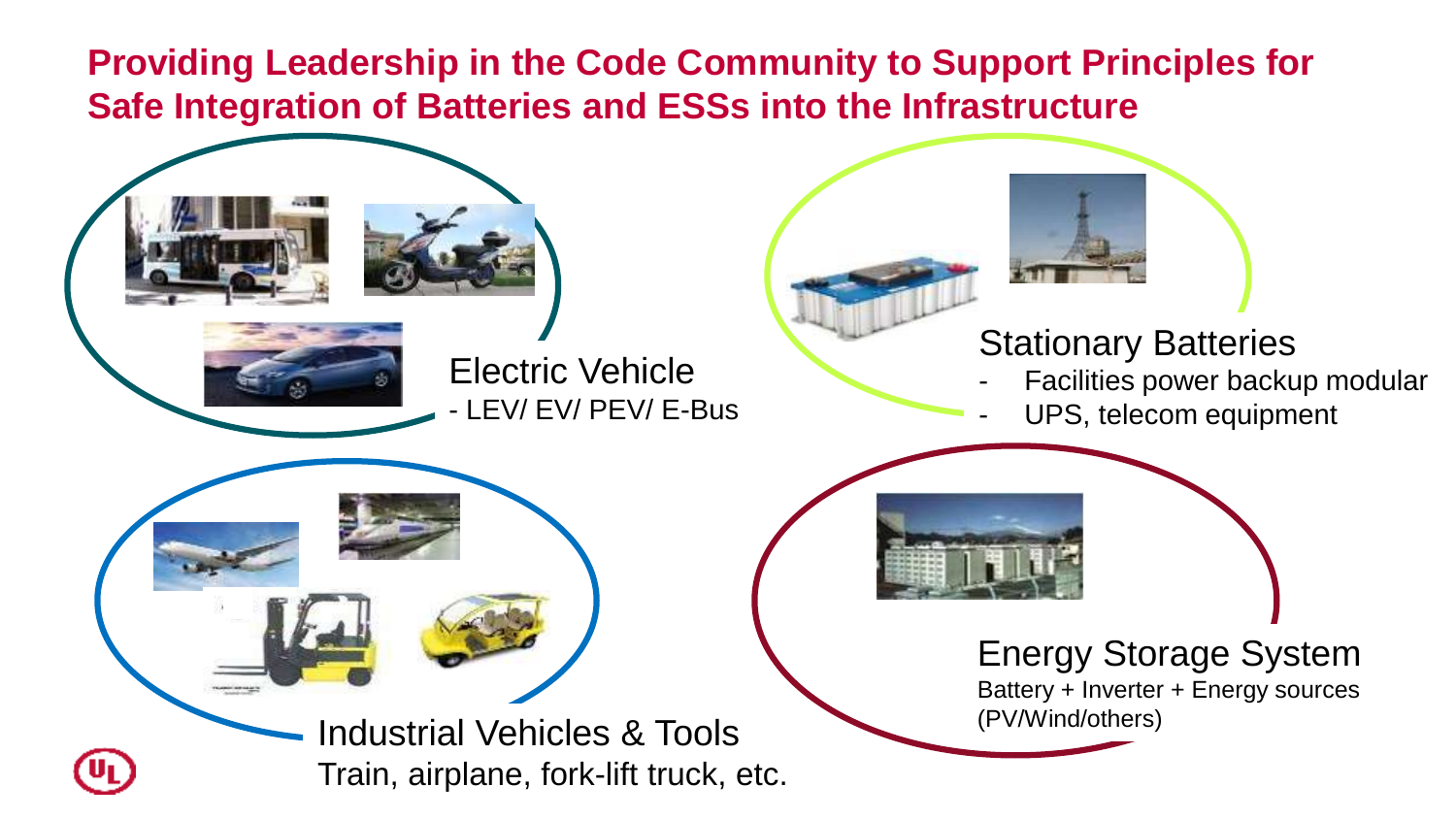## **Using Safety Science to Characterize Fire Risks in ESS Through the Development of UL 9540A in Support of the Regulatory Environment**

## NFPA 1, Fire Code 2018

- Limits size and MAQ based upon technology
- Limits on separation distances
- Provides exceptions based upon large scale fire testing and Listing of BESS - UL9540A

### ICC IFC, International Fire Code 2018

- Limits size (per technology and Listing) and separation distances for BESS installations
- Has MAQs per technology
- Provides exception based upon large scale fire testing – UL9504A
- Listing to UL 1973 (battery system) or UL 9540 (BESS)

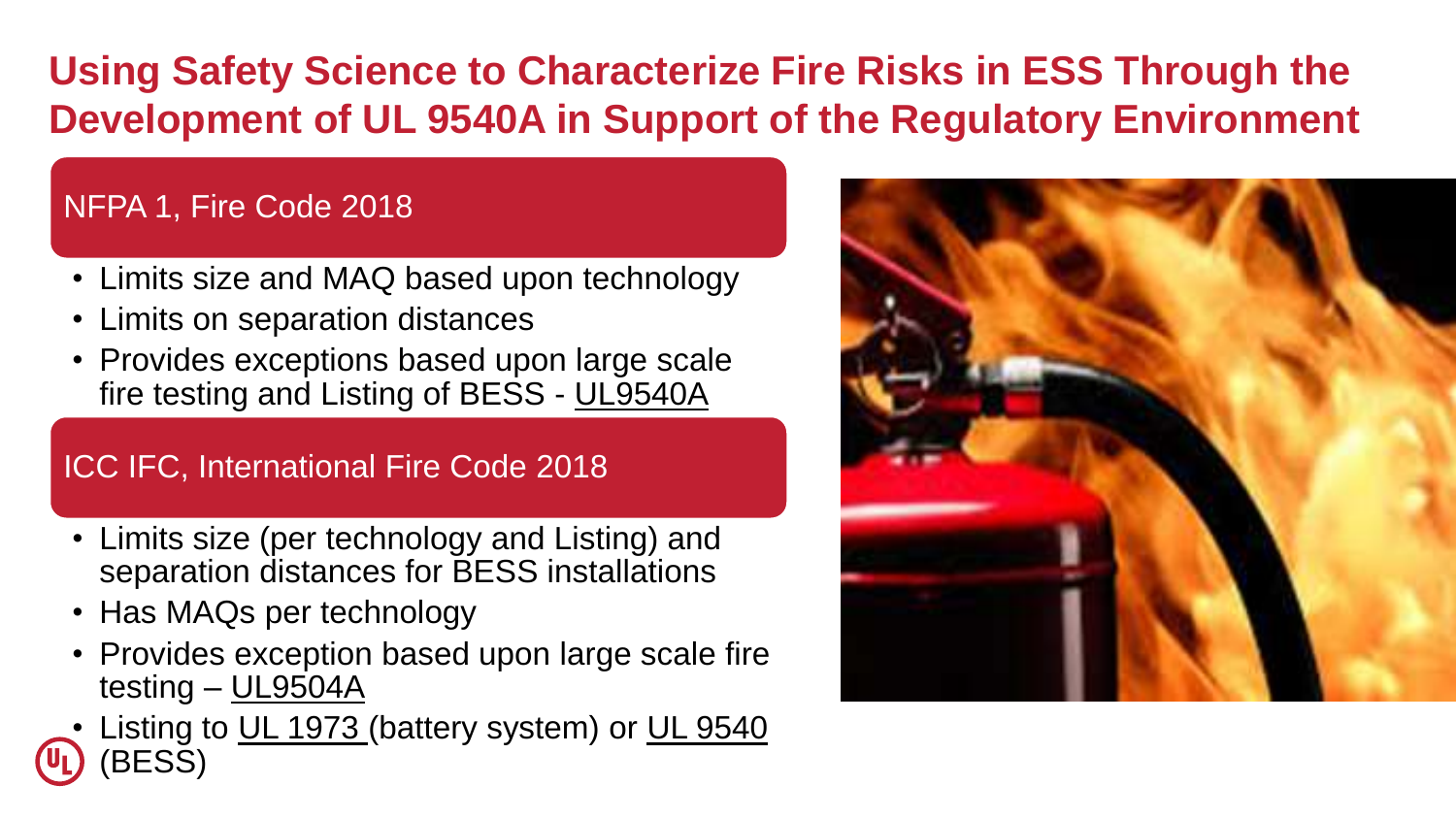## **Advancing Battery Safety and the Circular Economy Through the Publication of UL 1974 to Support Safe Repurposing of EV Batteries**



- UL 1974 is a "manufacturing process" standard that looks at the methods used to determine the safety and performance of batteries, modules, and cells from used EV battery systems (i.e. repurposing process)
- Assembled batteries need to meet the end product requirements when re-assembled into a 2<sup>nd</sup> use battery
	- e.g. UL 1973 is used for stationary batteries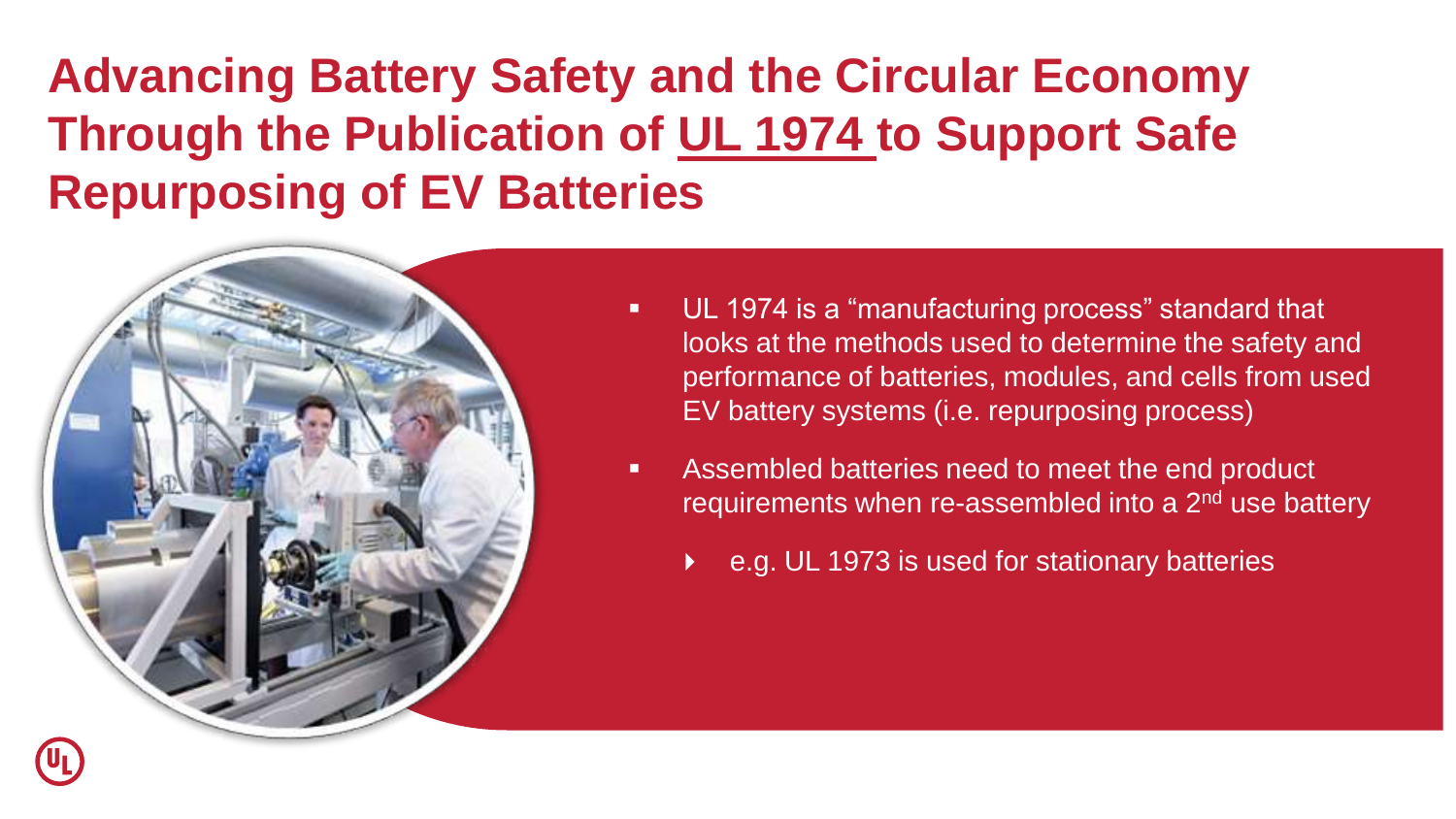## **Progressing Solar + Storage and New Technology Platforms to Support Expanded Use of Battery Technologies**

## Safety Certification of ESS Technologies

- Lithium Ion Capacitors
- Flow Batteries Thermal Battery
- Flywheels Sodium Sulfur

## Large Scale Fire Testing

## Due Diligence – UL AWS TRUEPOWER

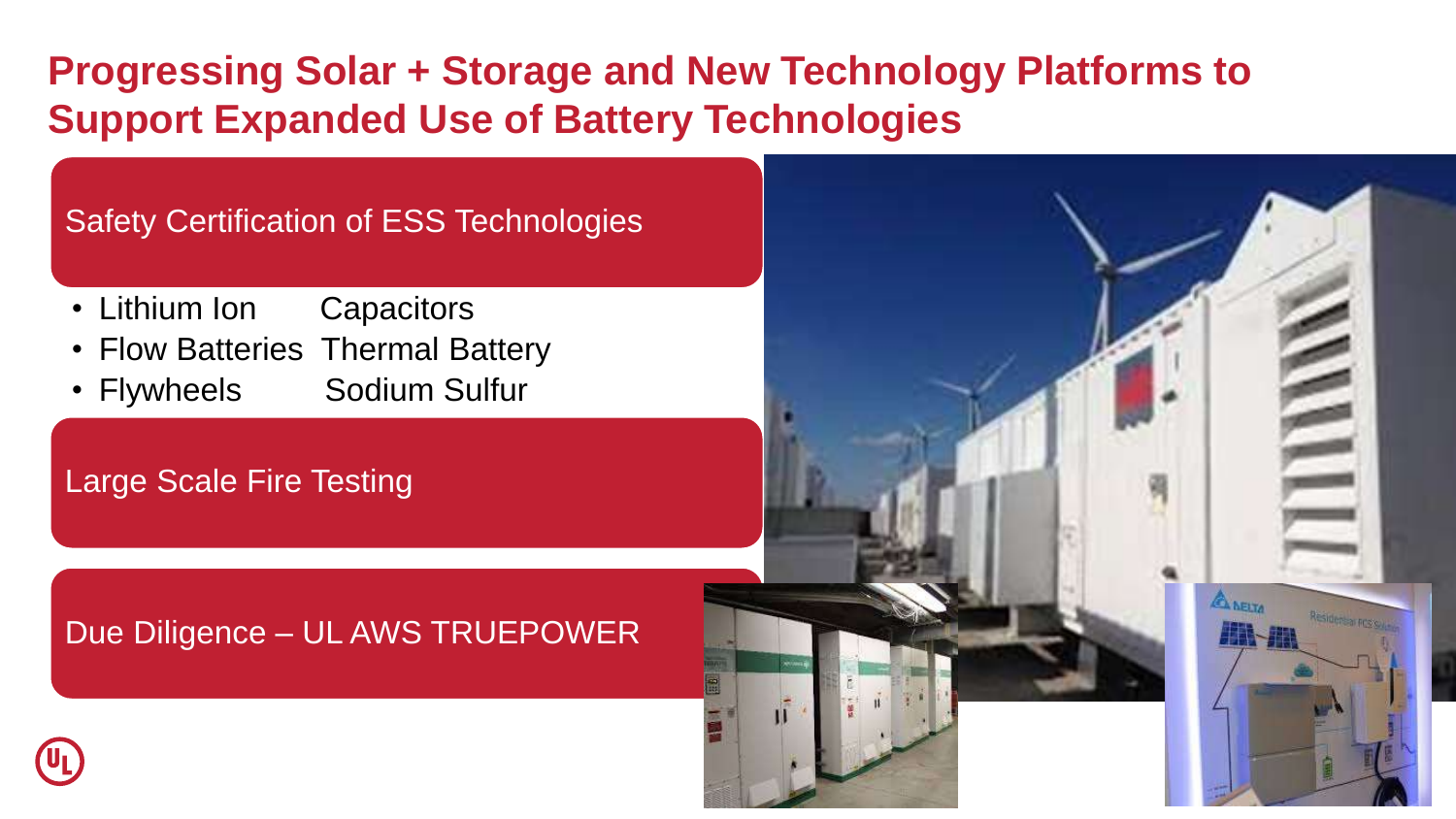**WORKING WITH GLOBAL REGULATORS TO DEFINE APPROPRIATE MEASURES FOR SAFE AND SUSTAINABLE BATTERY DEPLOYMENTS, FROM THE US CPSC, TO ASIA, TO THE EU, TO AFRICA**



(Սլ